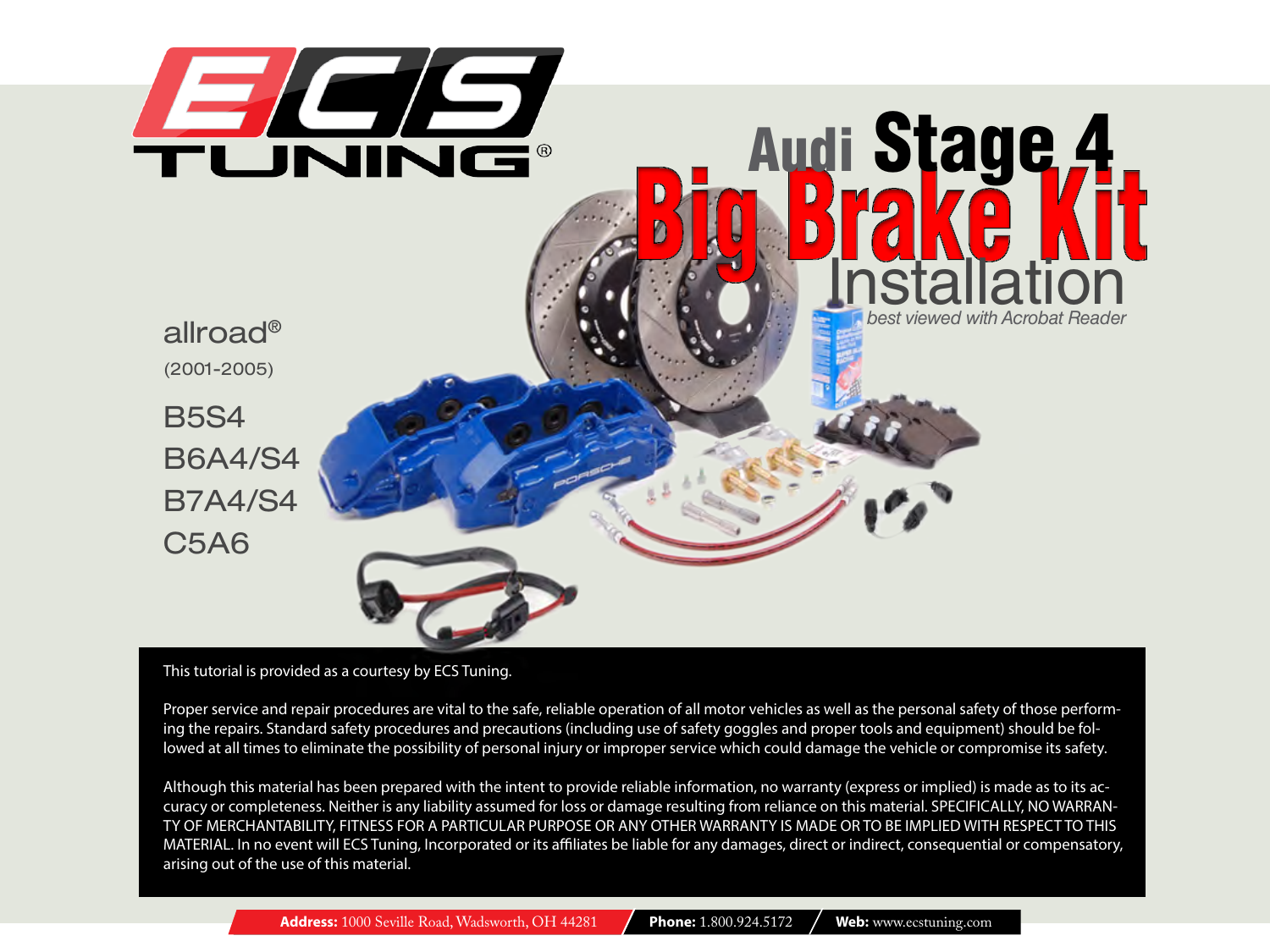

**[ES4421](http://www.ecstuning.com/ES4421/?utm_source=PDF&utm_campaign=BBK Stage 4 blue)**

**[ES4103](http://www.ecstuning.com/ES4103/?utm_source=PDF&utm_campaign=BBK Stage 4 black)**

**[ES1896](http://www.ecstuning.com/ES1896/?utm_source=PDF&utm_campaign=BBK Stage4 red)**

## **Verify Kit Contents**

Your Big Brake Kit is available in three colors: red, black, and blue. When your kit arrives, please inventory kit contents and compare them to the list below. Call us immediately if you think any part is missing.

**Stage 4 Big Brake Kit Install** •allroad •B5S4 •B6A4/S4 •B7A4/S4 •C5A6

# **Big Brake Kit Contents:**

- Porsche six-piston 18Z calipers (2)
- Ate Super Blue Brake Fluid (1 liter)
- Two-piece TruFloat replica rotors (2)
- Exact-Fit Brake Lines, left and right (2)
- 14x1.5 case hardened nyloc nuts (4)
- Hawk Performance Pads (1 set)
- ECS caliper bolts (4)
- Brake pad wear sensors (2)
- Pad sensor adapter harnesses (2)

#### **Included hardware:**

- Exact-Fit Brake Lines come with banjo bolts and sealing washers.
- Calipers include pad guide pins and antirattle clips.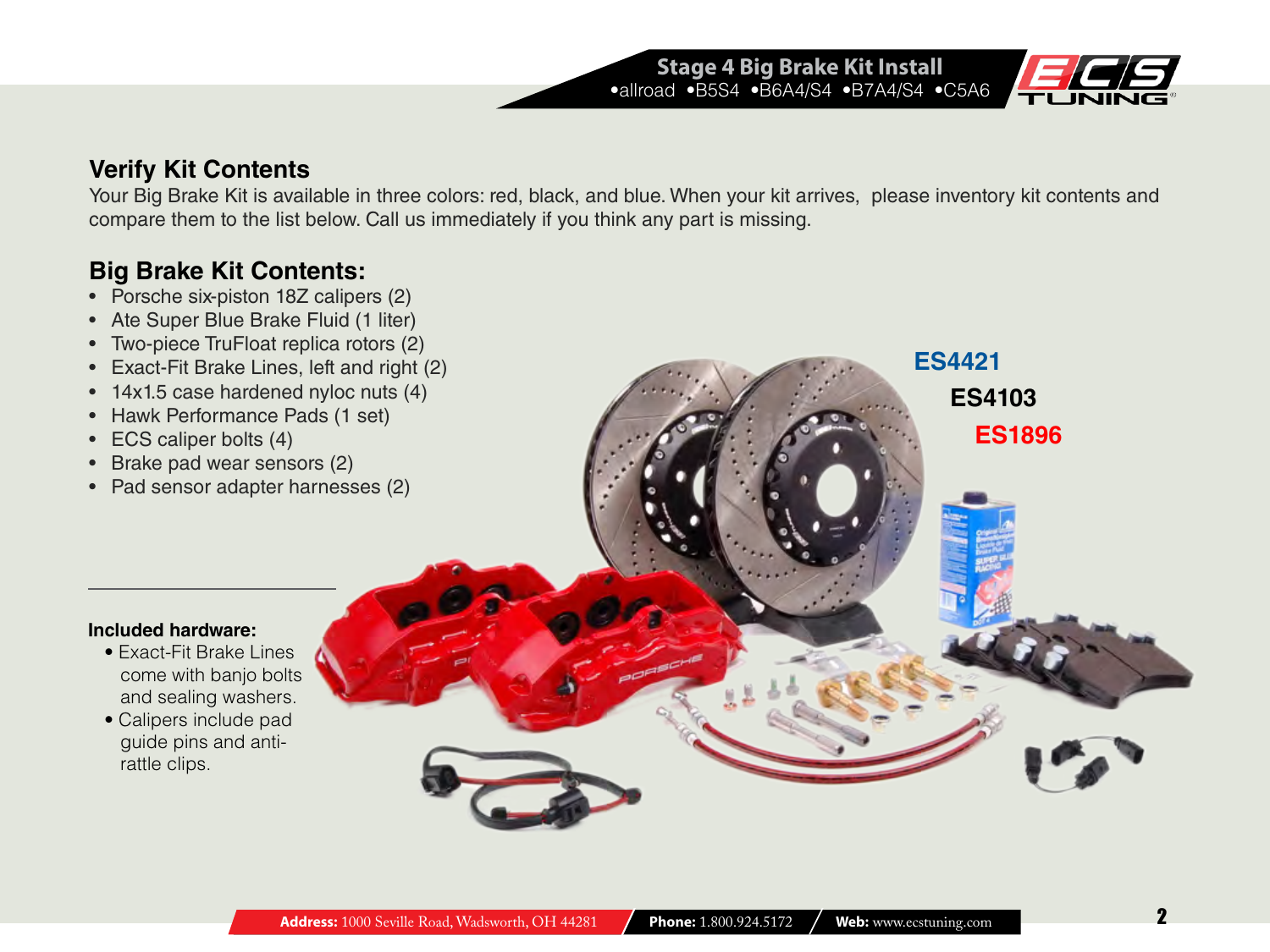#### **Prepare the Vehicle**

You'll need to raise and support the vehicle, and remove the front wheels. We suggest raising both front wheels at once, if possible. If you do not have a lift, please back up your hydraulic jack with ANSI-approved jack stands.

**Stage 4 Big Brake Kit Install** •allroad •B5S4 •B6A4/S4 •B7A4/S4 •C5A6

Eye protection is a must, and gloves will protect your hands from exposure to brake fluid.

## **Step 1**

This pdf assumes your familiarity with basic brake installation procedures. If not, please refer to the appropriate Bentley manual or other suitable repair reference.

With the stock rotor and caliper removed, remove the brake rotor splash shield. If you intend to reuse the shield, you'll need to trim the shield carefully to provide clearance between the shield and rotor. Test fit the rotor to identify rub points, then trim the shield as needed.

## **Step 2**

**Important!** Clean the hub face so your new rotor hat sits flat and true. A light application of rust preventive paint or corrosion resistant spray on the hub surface will keep it clean, and adds a professional touch.

Uneven rotor seating caused by heavy accumulations of rust or dirt will cause lateral runout, resulting in brake pulsation or uneven wear.



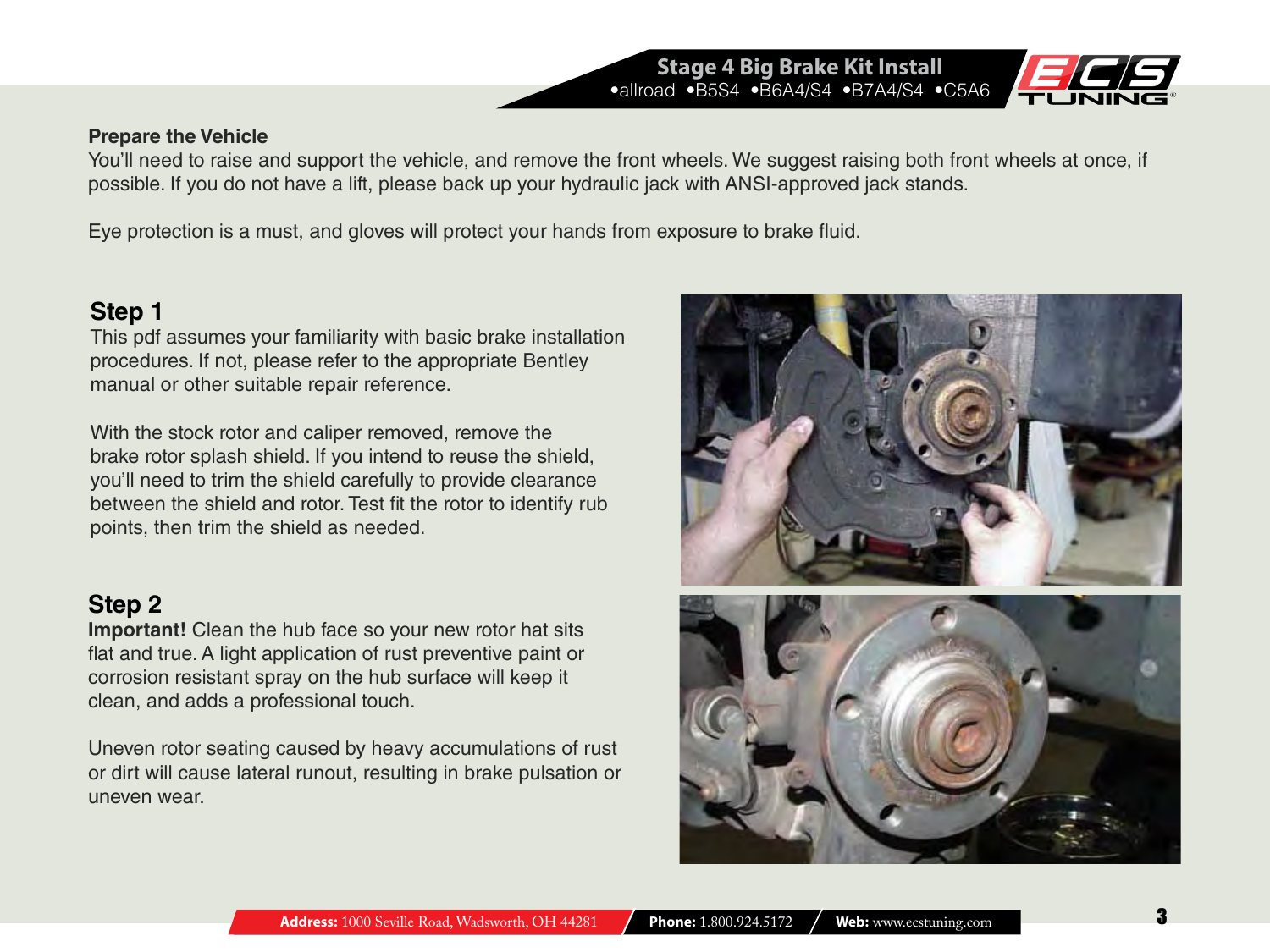**Step 3**

This step applies only to early B5S4 models fitted with steel knuckles (*bearing holders* in Audi-speak). Omit this step if your car has aluminum knuckles.

## **Step 4**

The raised nub on the steel knuckle must be ground down 1- 2mm to provide a final 1-2mm of clearance between the knuckle and inner rotor face.

**Work slowly:** 1-2mm is not a lot of metal. Test fit repeatedly to provide the correct clearance without removing too much metal.



**Stage 4 Big Brake Kit Install**



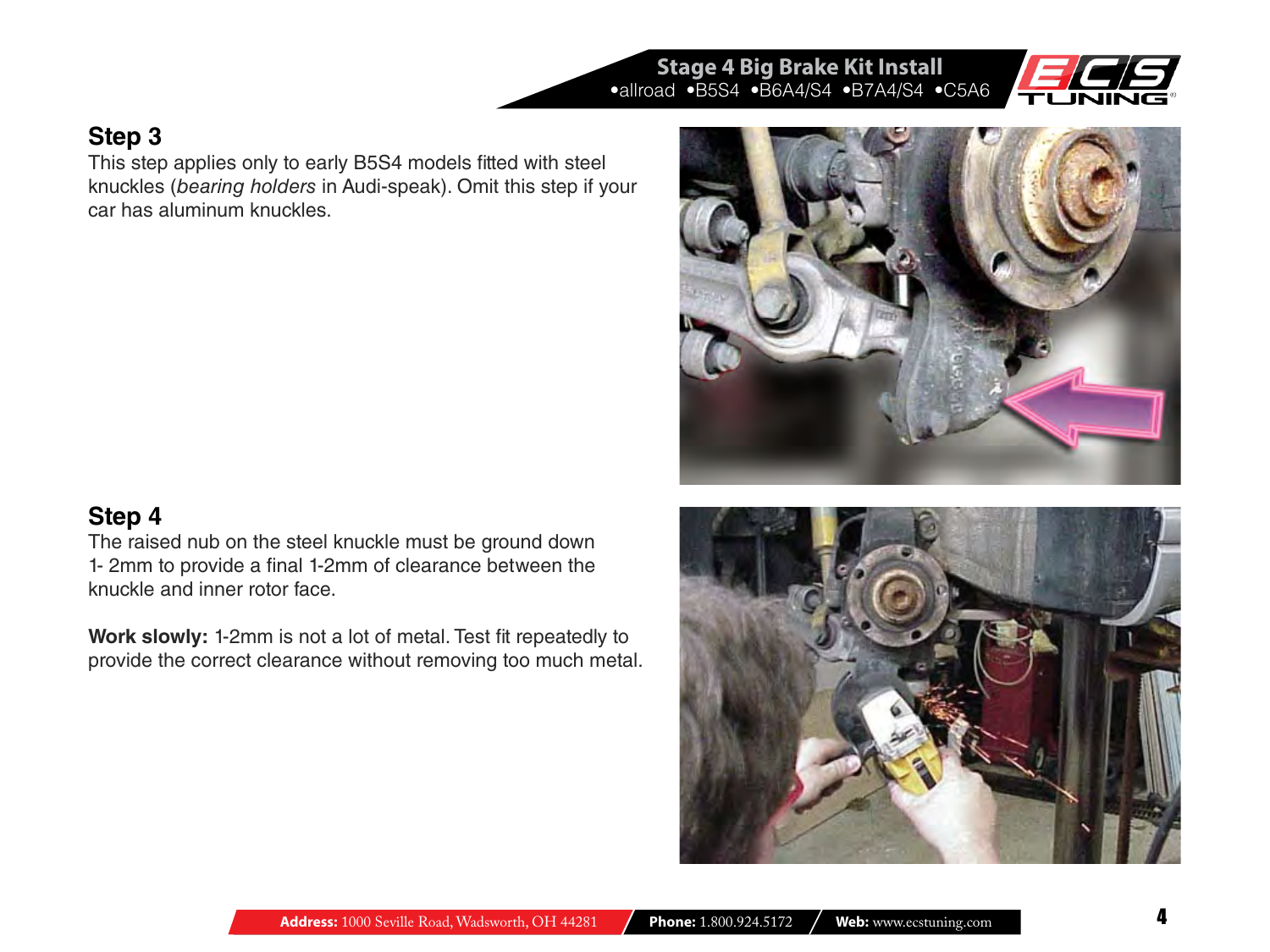## **Stage 4 Big Brake Kit Install** •allroad •B5S4 •B6A4/S4 •B7A4/S4 •C5A6



## **Step 5**

The vented rotors are directional.

This image shows the caliper installed on the right front wheel, with the vehicle front and direction of rotation indicated for reference.

**Very Important!:** Installing the rotors in this orientation properly orients the internal vanes between the rotor faces for proper cooling.

# **Step 6**

Slide the empty calipers over the rotors.

**Special Note!** The bleeder screws must be at the top or you will not be able to properly bleed the brakes.

Use the caliper mounting bolts and nyloc nuts to mount the caliper on the knuckle.

Using 19 and 22mm wrenches, torque the bolts to 92 ft-lb (125Nm).



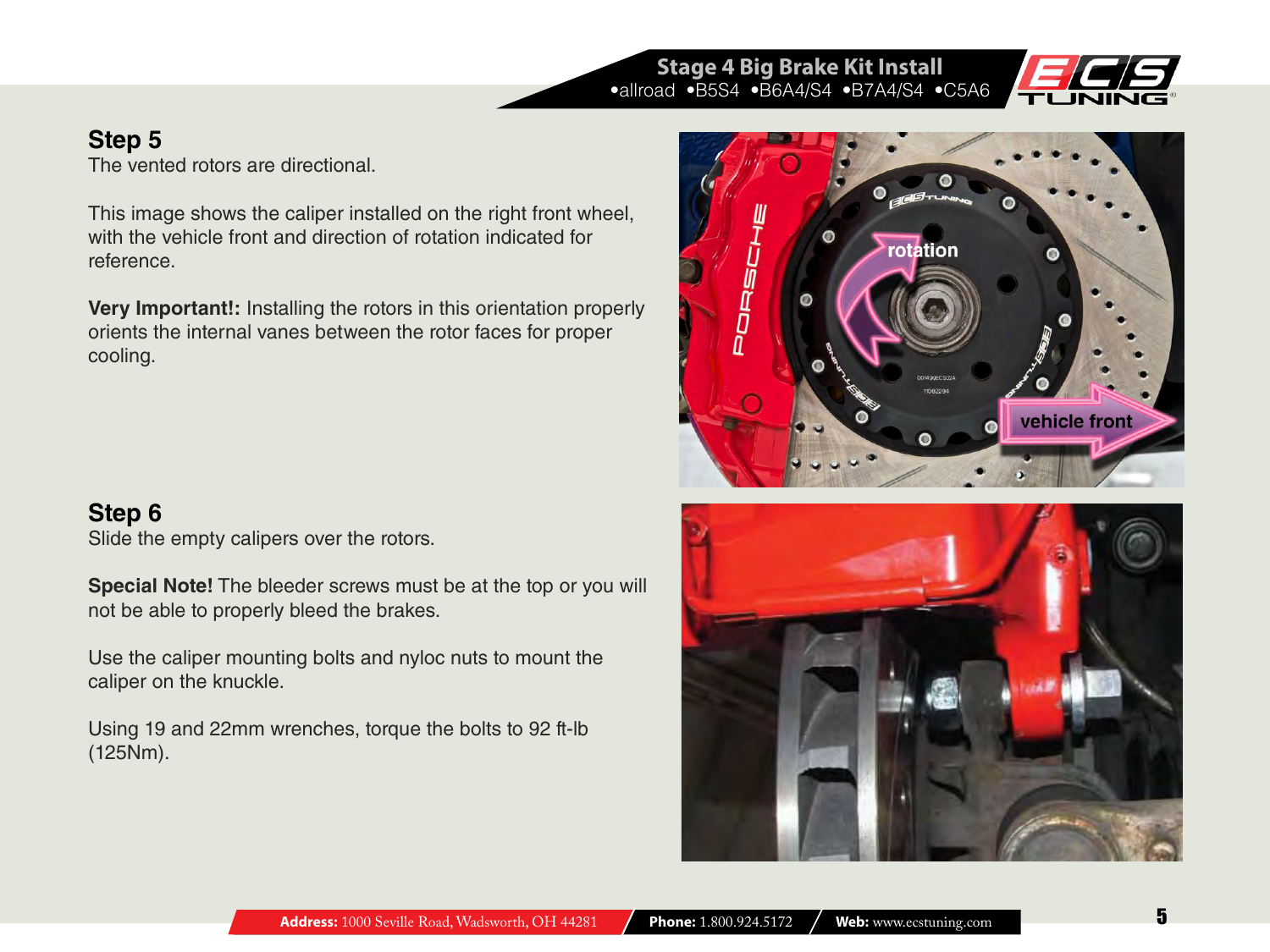

## **Step 7**

Remove the old brake hoses and install the Exact-Fit brake lines. You'll lose brake fluid while the lines are disconnected so be careful not to get fluid on any exposed flesh or vehicle paint.

Connect each Exact-Fit to the rigid steel line mounted at the chassis. Be sure to snap the retainer clip in place at the brake line support bracket to properly secure the lines.

Use the banjo bolt and washers to attach the other end of the Exact-Fit line to the caliper.

## **Step 8**

Install the sealing washers as shown here.

**Special Tip:** After installing a brake hose, have an assistant turn the steering wheel back and forth from lock to lock in both directions. Watch the hose and suspension to ensure that there is no rubbing at a suspension component that will damage the hose.

Secure the hose as needed to provide a safe clearance between the hose and suspension at all steering angles.



**Stage 4 Big Brake Kit Install** •allroad •B5S4 •B6A4/S4 •B7A4/S4 •C5A6

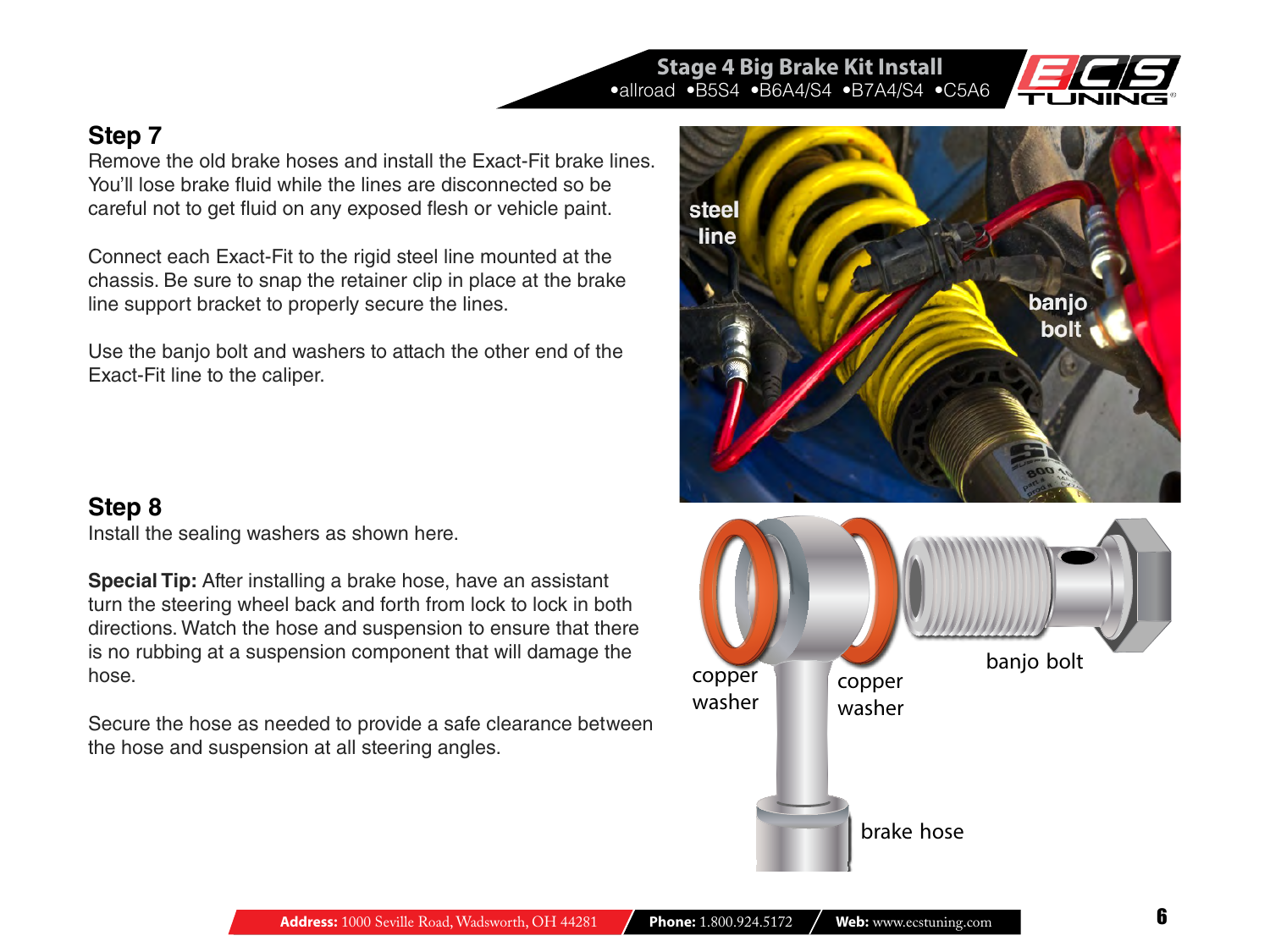#### **Stage 4 Big Brake Kit Install** •allroad •B5S4 •B6A4/S4 •B7A4/S4 •C5A6



## **Step 9**

Slide the brake pads into the calipers.

Position the anti-rattle clip between the pads.

Lube the caliper pin lightly with a high quality, high temperature brake lubricating paste, and slide it into place through the pad holes, across the back of the rattle clip, as shown.



Screw the retainer bolt in the kit into the guide pin and torque it to 10 ft-lb (13Nm).



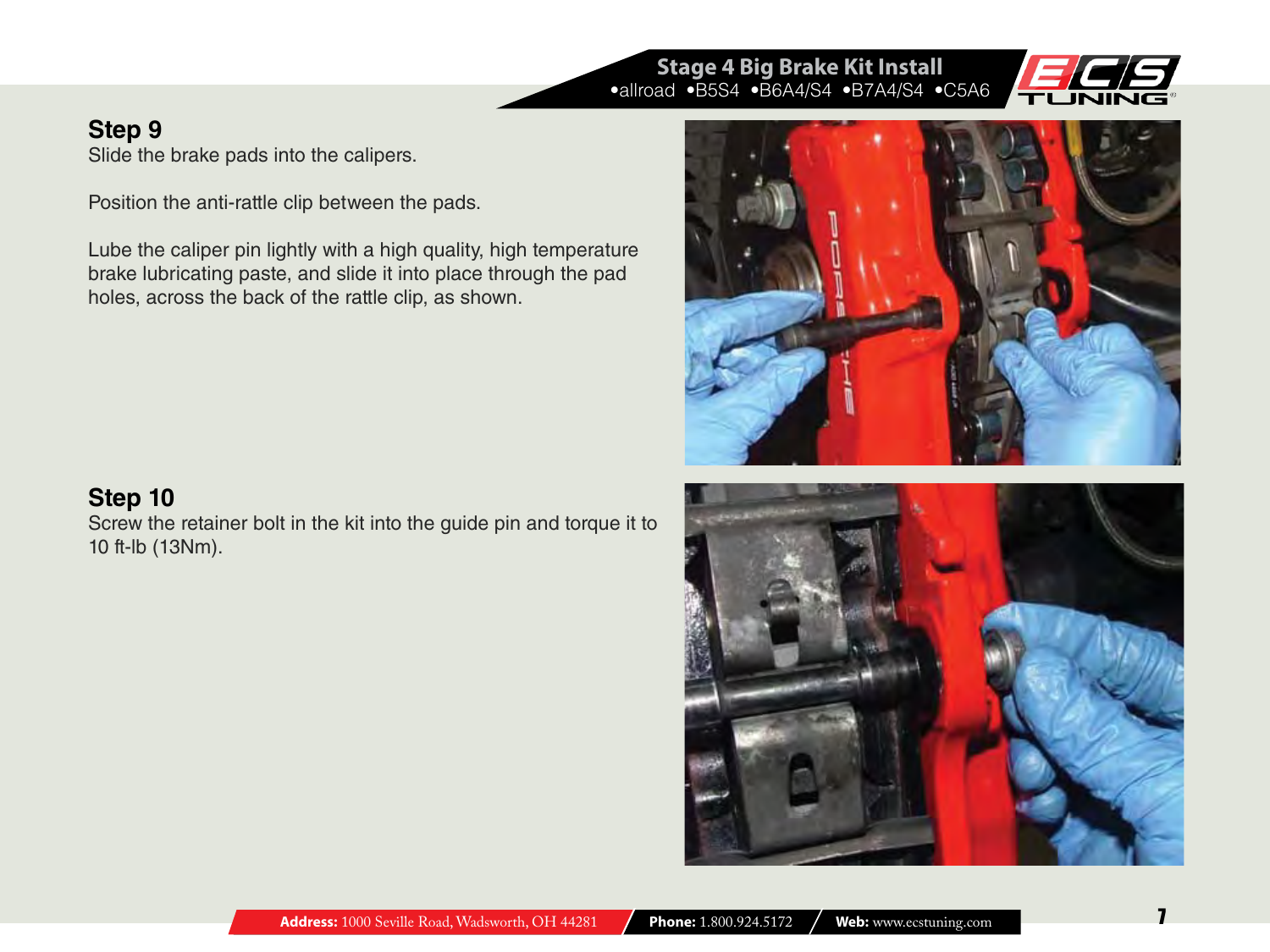#### reservoir with the Ate Super Blue in the kit and open all the front **screw** bleeders at once. Place a catch pan under each caliper to collect

Let gravity fill the calipers until fluid runs from all bleeders at once, making sure the fluid reservoir never runs dry. Then complete the process with pedal bleeding to remove any small amount of air that may remain.

Bleed the brakes. It you are pedal bleeding, fill the brake fluid

Replace the rubber protective caps at the bleeder screws.

### **Step 13**

**Step 12**

fluid as it drains.

If you prefer, you can use the ECS Tuning Motive Brake Bleeder and our accessory brake fluid capture bottles with hoses to bleed the calipers. Just add fluid to the bleeder, attach it to the master cylinder fill neck, pressurize the bottle, and open the bleeders.

The bleeder bottles connect to the bleeders with a clear flexible hose and catch fluid as it leaves the calipers. Since you're using Ate Super Blue, "when it runs blue, you know you're through."

Hand tighten the bleeder screws and reinstall the protective caps.

**Service Tip:** While you're at it, this is a good time to flush the rear brakes using the same procedure. Our *[online video](http://www.ecstuning.com/Search/SiteSearch/Motive/ES3474/Video247-HD/)* shows you how.







**Stage 4 Big Brake Kit Install** •allroad •B5S4 •B6A4/S4 •B7A4/S4 •C5A6